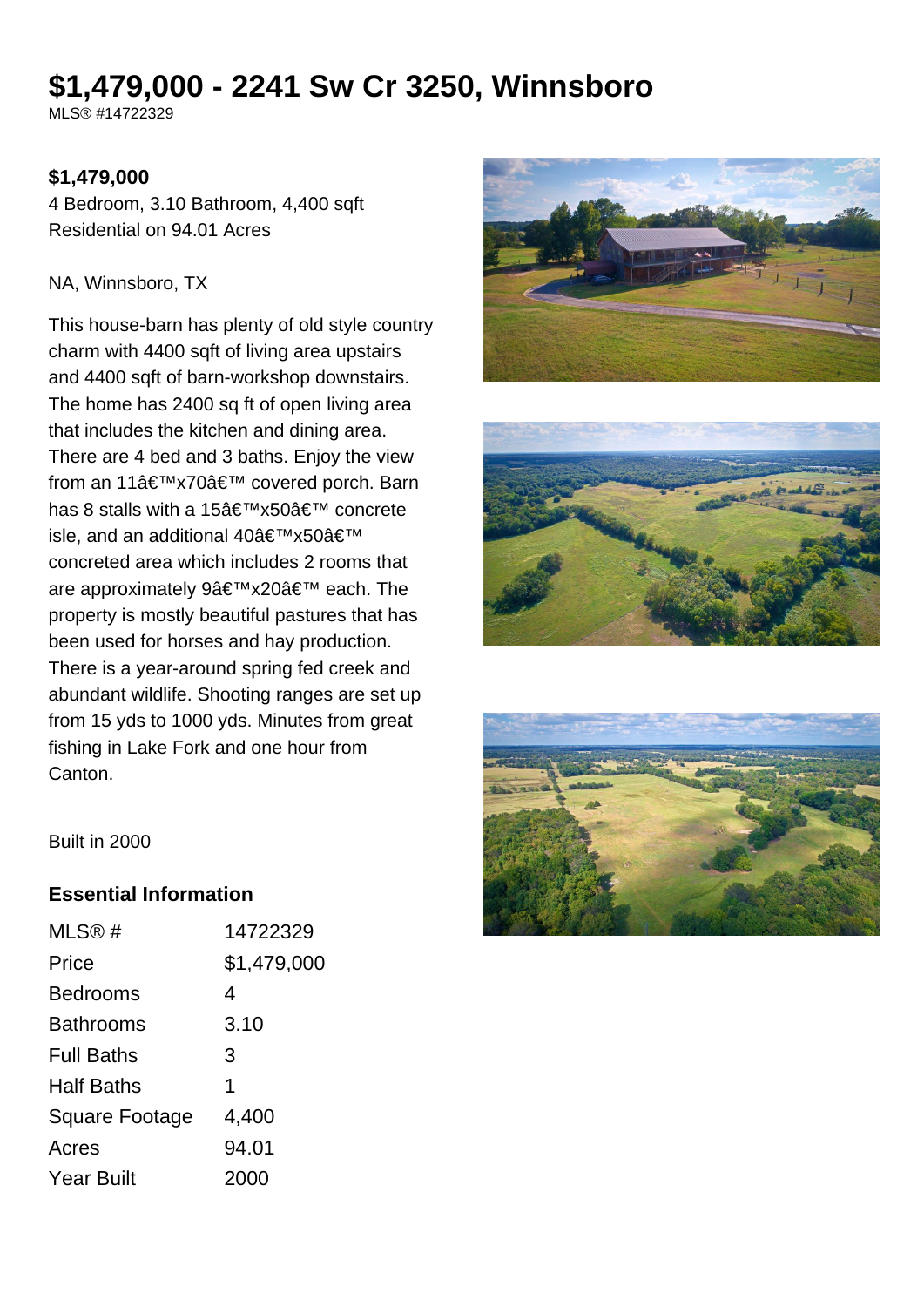| <b>Type</b>   | Residential |
|---------------|-------------|
| Sub-Type      | Farm        |
| <b>Status</b> | Active      |

## **Community Information**

| Address      | 2241 Sw Cr 3250 |
|--------------|-----------------|
| Subdivision  | ΝA              |
| City         | Winnsboro       |
| County       | Franklin (TX)   |
| <b>State</b> | TX.             |
| Zip Code     | 75494           |

## **Amenities**

| <b>Utilities</b> | Asphalt, Outside City Limits, Septic |
|------------------|--------------------------------------|
| Garages          | Covered                              |

## **Interior**

| <b>Interior Features</b> | Other               |
|--------------------------|---------------------|
| Heating                  | Propane             |
| Fireplace                | Yes                 |
| # of Fireplaces          | 1                   |
| <b>Fireplaces</b>        | <b>Wood Burning</b> |

#### **Exterior**

|                 | Exterior Features Balcony, Covered Deck, Covered Porch(es) |
|-----------------|------------------------------------------------------------|
| Lot Description | Acreage, Pasture                                           |
| Roof            | Metal                                                      |
| Construction    | Wood                                                       |
| Foundation      | Pillar/Post/Pier                                           |

## **School Information**

| <b>District</b> | Winnsboro ISD   |
|-----------------|-----------------|
| Elementary      | Winnsboro       |
| Middle          | <b>Memorial</b> |
| High            | Winnsboro       |

# **Listing Details**

| <b>Listing Agent</b>  | <b>Joshua Scrivner</b> |
|-----------------------|------------------------|
| <b>Listing Office</b> | exp Realty, LLC        |